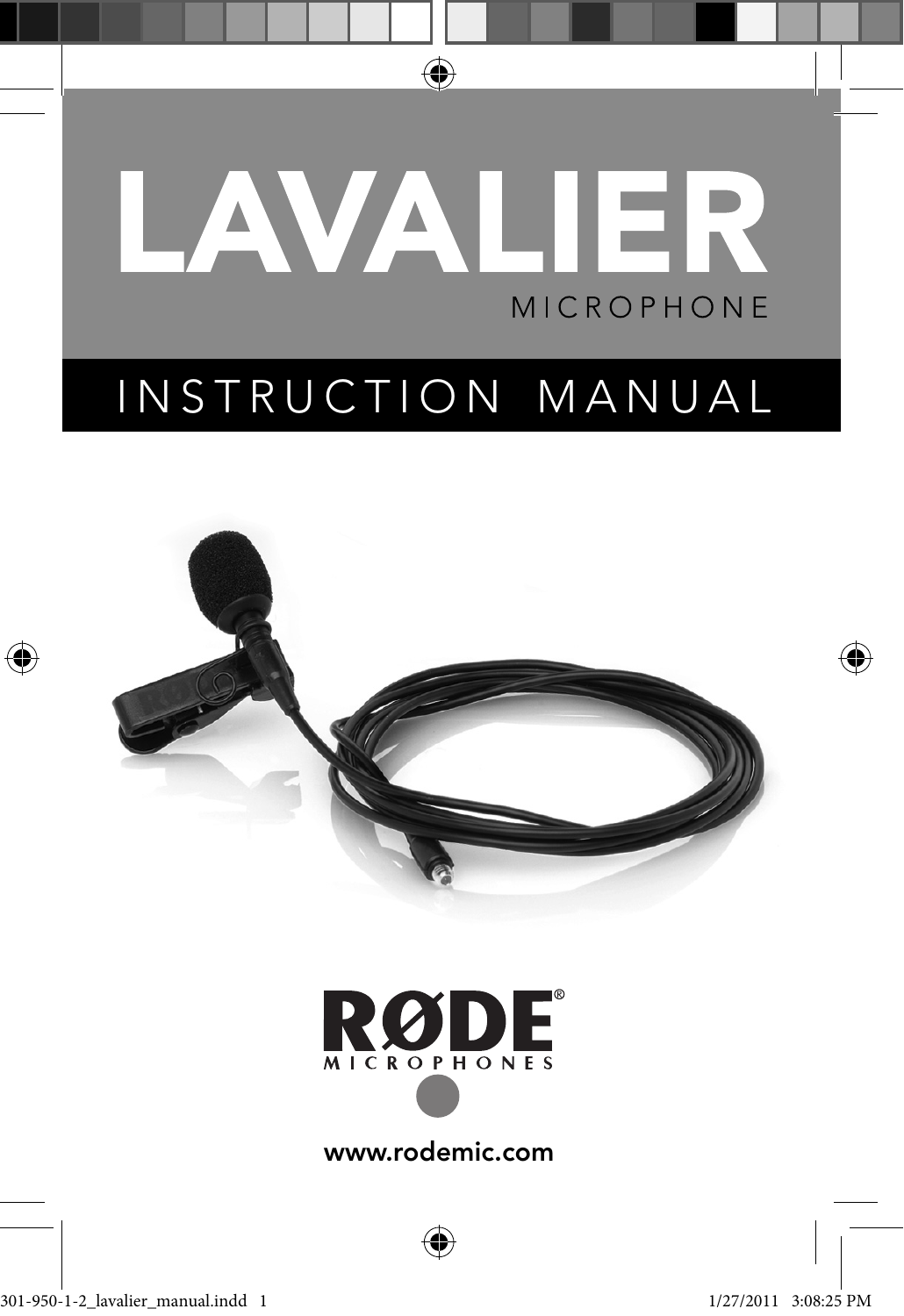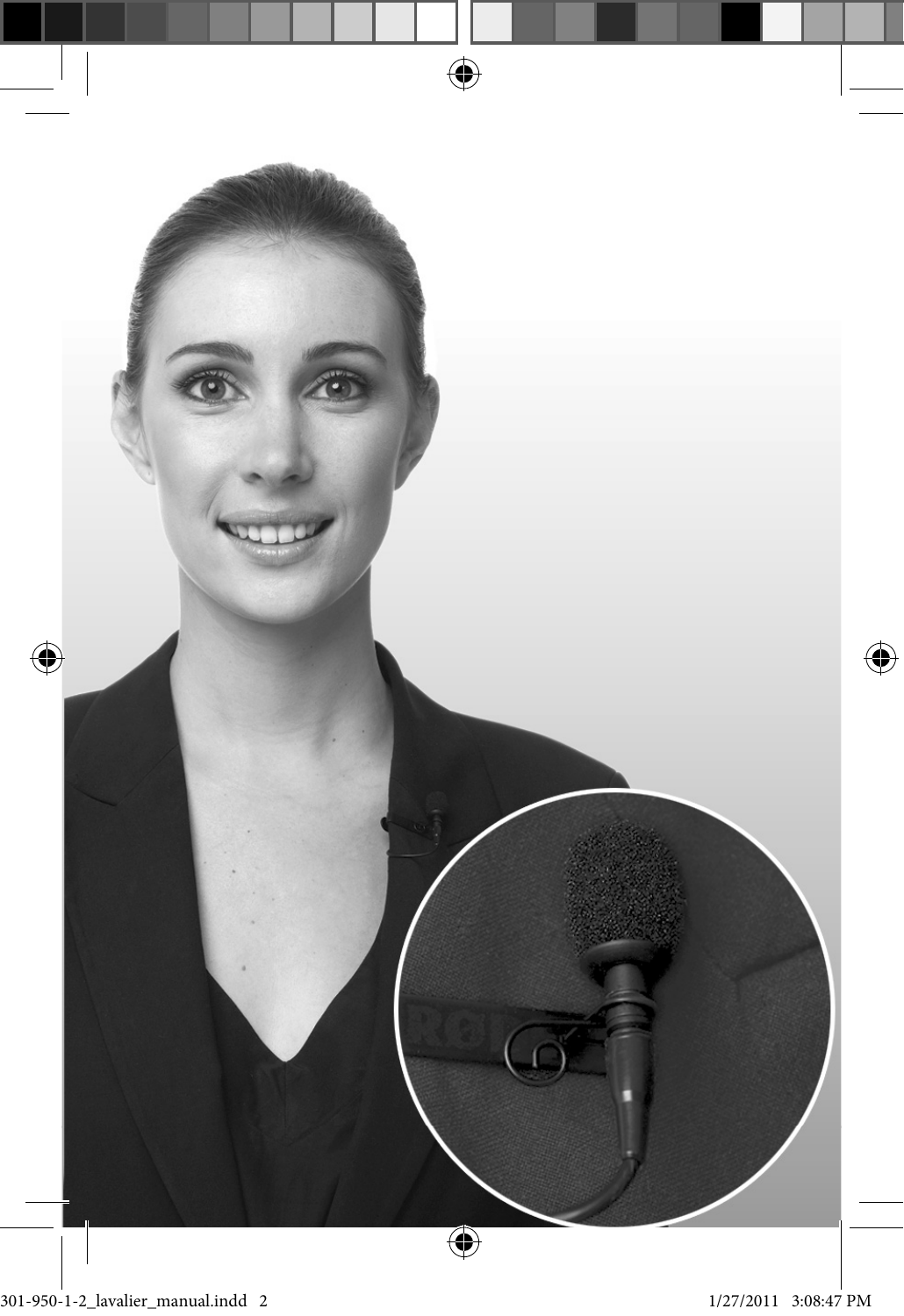## INTRODUCTION

Thank you for investing in the  $\text{RODE}$  Lavalier microphone.

Whether you're presenting for television or live on-stage, in a 20,000 seat auditorium or in a house of worship, **RØDE** has your needs covered with the reliable and discreet Lavalier.

Featuring the pure, clear audio and low handling noise that **RØDE** is celebrated for, the Lavalier is built to deliver and to last.

The included water resistant pop filter and mini-furry for high wind protection ensure quality recordings in adverse environments, while the anti-trauma water resistant case provides rugged and secure protection for the microphone, cable and accessories.

Knowing that versatility is paramount in any product, we at RØDE have developed the MiCon™ connector system which provides seamless integration between the Lavalier and a wide range of wireless systems.

Please take the time to visit www.rodemic.com and register your microphone for warranty.

Peter Freedman **RØDE** Microphones Sydney, Australia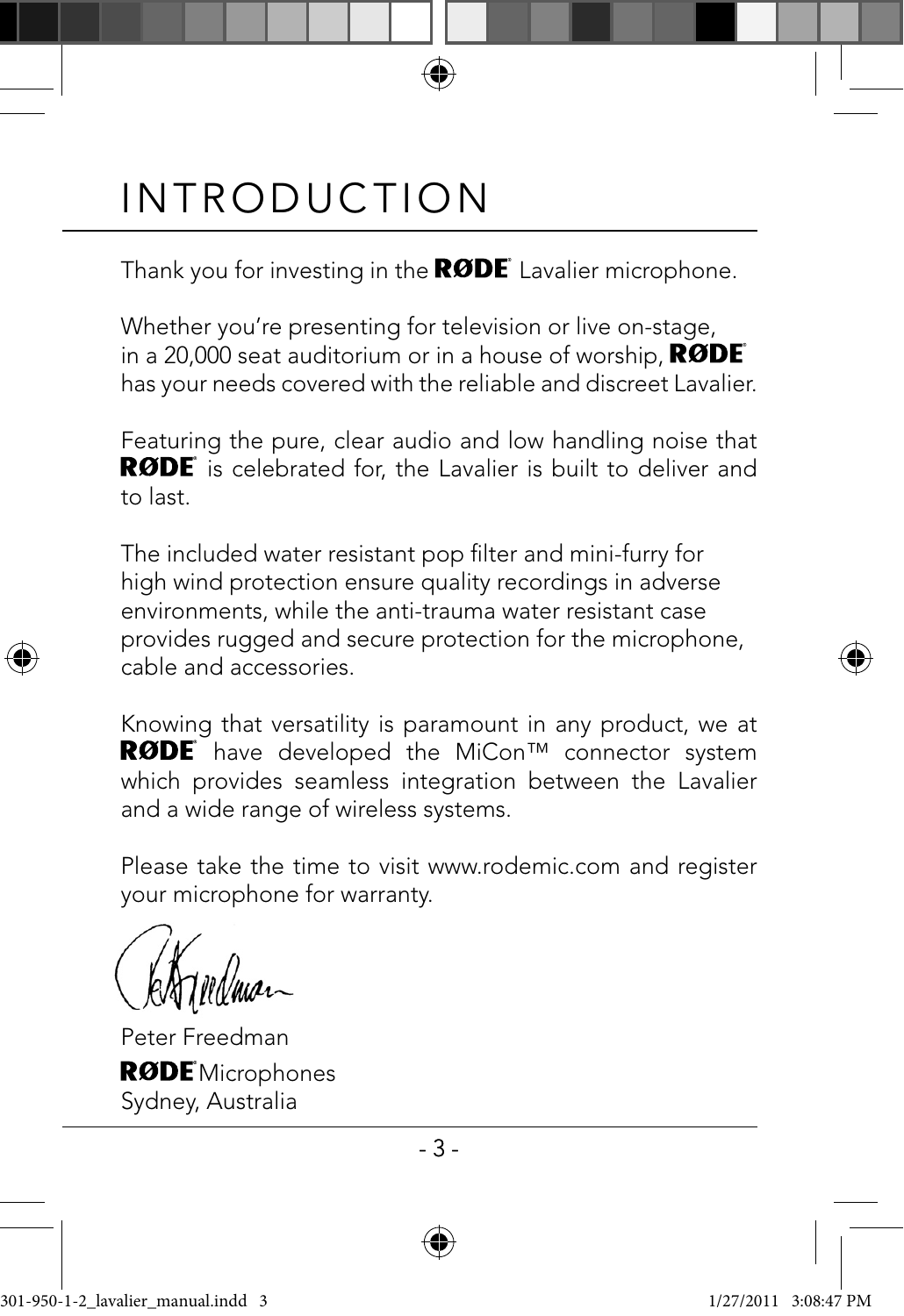### FEATURES

#### ERGONOMIC DESIGN

- Ultra discreet appearance
- Incorporated cable management system

#### HIGH QUALITY PERFORMANCE

- Ø4.5mm (Ø0.177") miniature microphone
- Corrosion resistant stainless steel
- Low handling noise

#### UNIVERSAL COMPATIBILITY

- RØDE MiCon™ connector system provides seamless integration with a wide range of wireless systems while maintaining discreet and unobtrusive appearance
- Gold plated connections

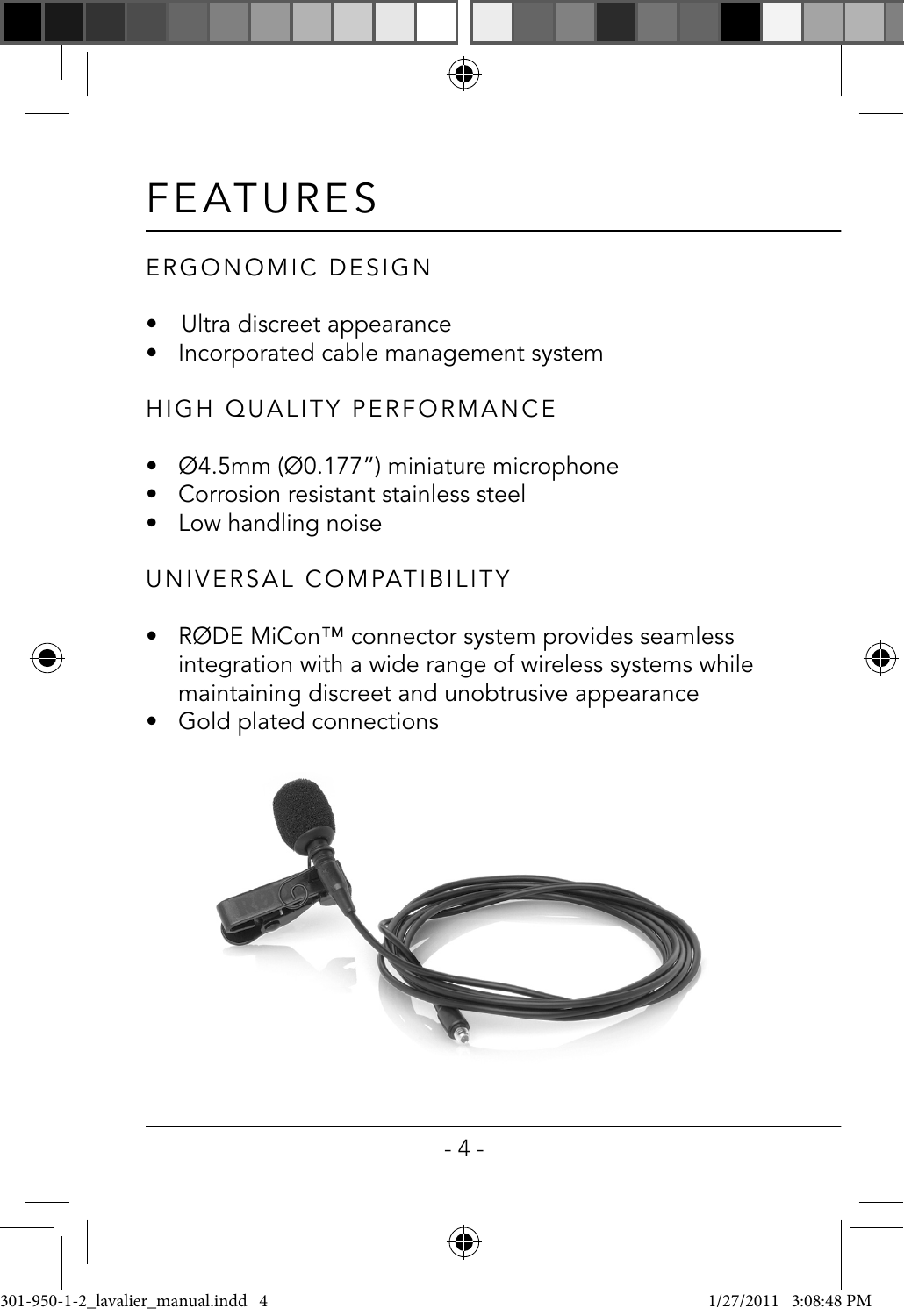### LAVALIER & ACCESSORIES

- 1. RØDE Lavalier (microphone head)
- 2. Anti-trauma water resistant storage case
- 3. Water resistant pop filter
- 4. Mini-furry for high wind protection
- 5. Shielded, detachable Kevlar® reinforced cable
- 6. Lapel-style cable management clip
- 7. Adjustment tools
- 8. Sanitary cleansing wipes

Compact, interchangeable MiCon™ adaptors available to suit industry standard wireless systems\*



\*MiCon™ adaptors sold separately see rodemic.com/lavalier for a full list of compatibility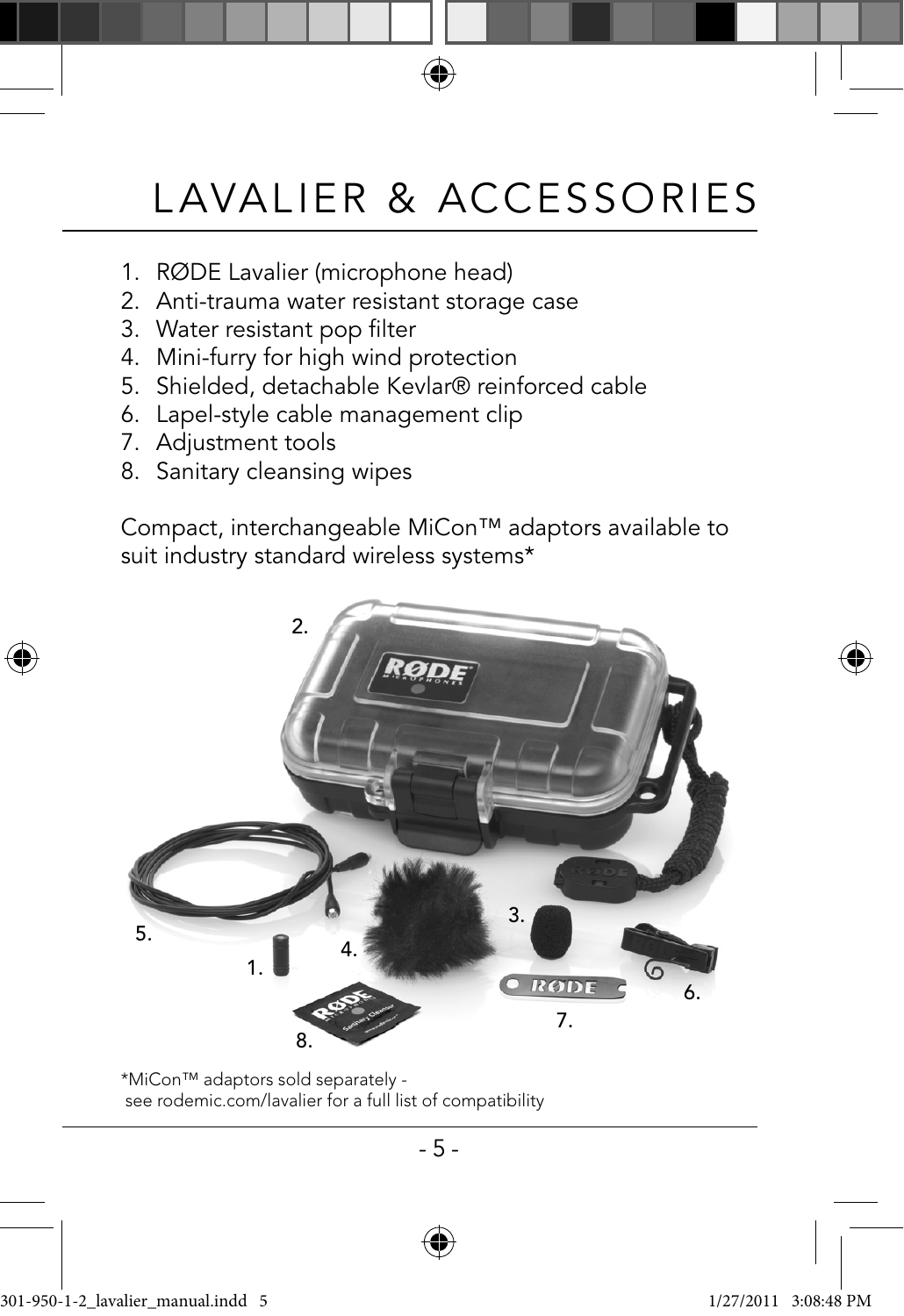## SPECIFICATIONS

| <b>Acoustic Principle:</b>    | Permanently polarised condenser                                                     |
|-------------------------------|-------------------------------------------------------------------------------------|
| <b>Directional Pattern:</b>   | Omni-directional (see graph)                                                        |
| <b>Frequency Range:</b>       | $60$ Hz $\sim$ 18 KHz<br>(see graph)                                                |
| Output Impedence:             | $3k \Omega$ Typical                                                                 |
| <b>Signal To Noise Ratio:</b> | 69 dB                                                                               |
| <b>Equivalent Noise:</b>      | 25 dBA SPL<br>(per IEC651)                                                          |
| <b>Clipping SPL:</b>          | 110dB                                                                               |
| <b>Maximum Output:</b>        | 189 mV**                                                                            |
| Sensitivity:                  | -33.5 dB re 1 V/Pa<br>(21 mV @ 94 dB SPL)<br>$\pm$ 3 dB @ 1 kHz                     |
| <b>Dynamic Range:</b>         | 85 dB Typical**                                                                     |
| <b>Power Requirements:</b>    | Min 2 V ~ Max 5 V through RØDE<br>wireless adaptors<br>P48 through RØDE XLR adaptor |
| <b>Output Connection:</b>     | RØDE MiCon™ connector                                                               |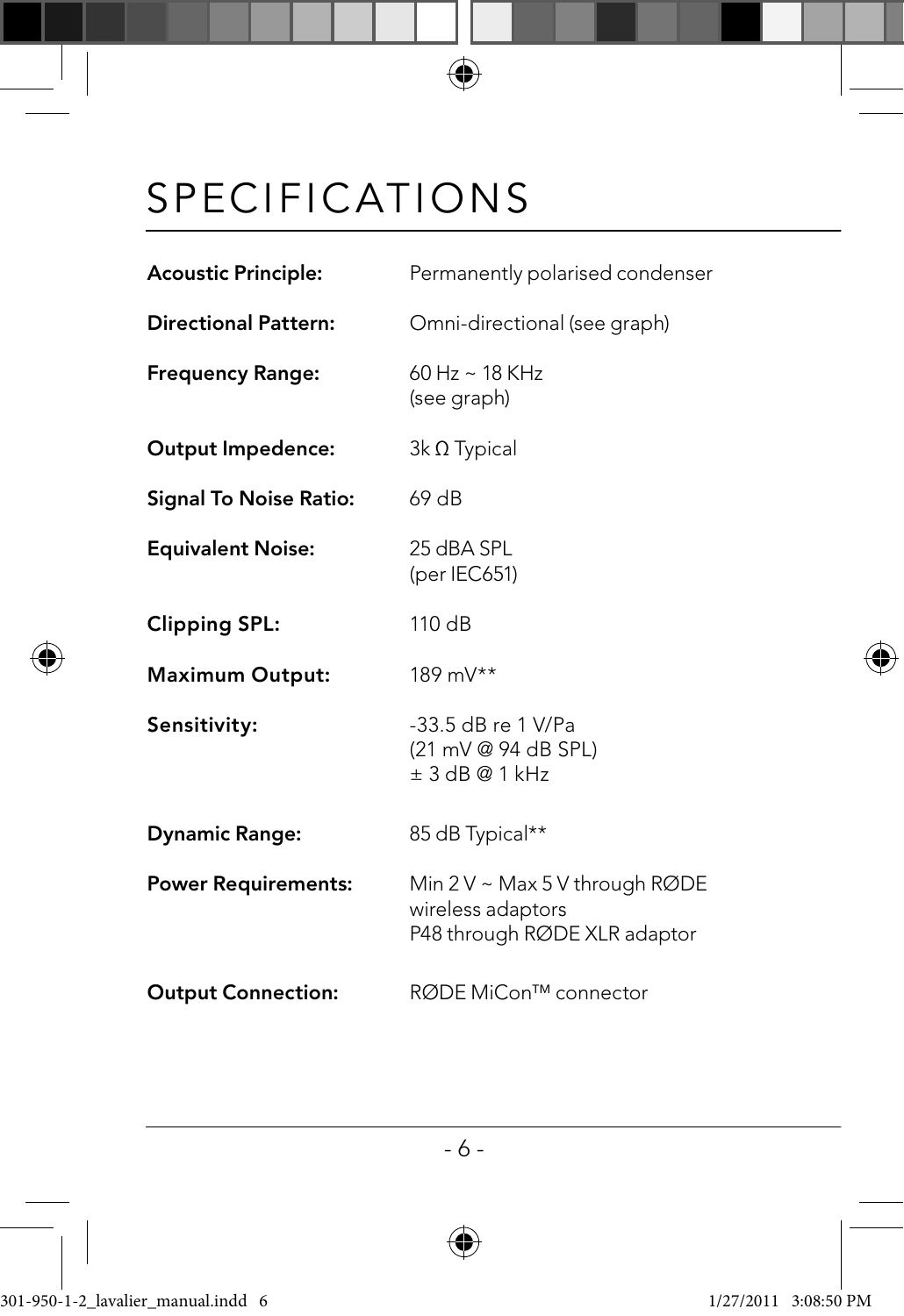### SPECIFICATIONS

### FREQUENCY RANGE



#### POLAR RESPONSE



\*\* Calculated from maximum SPL peak before clipping.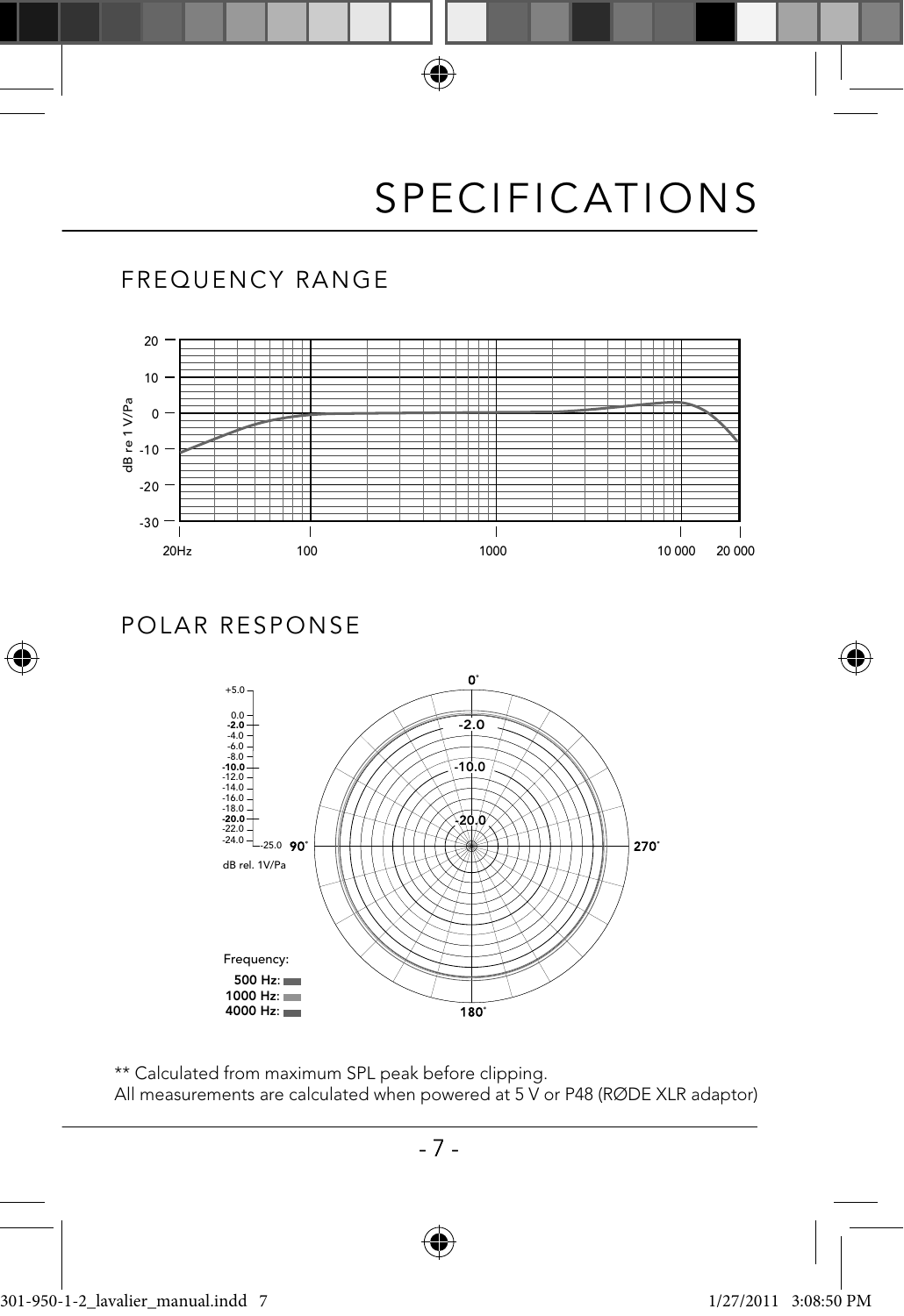# MIC PLACEMENT

For the best performance, the Lavalier microphone should be positioned as close as possible to the sound source, without being subject to clothing rustle, gusts of air or dust. Also ensure the mic is pointed as much as is convenient towards the user's mouth.



Position the microphone close to the sound source

At times it may be best to test different placements to provide the optimal combination of sound quality and discretion.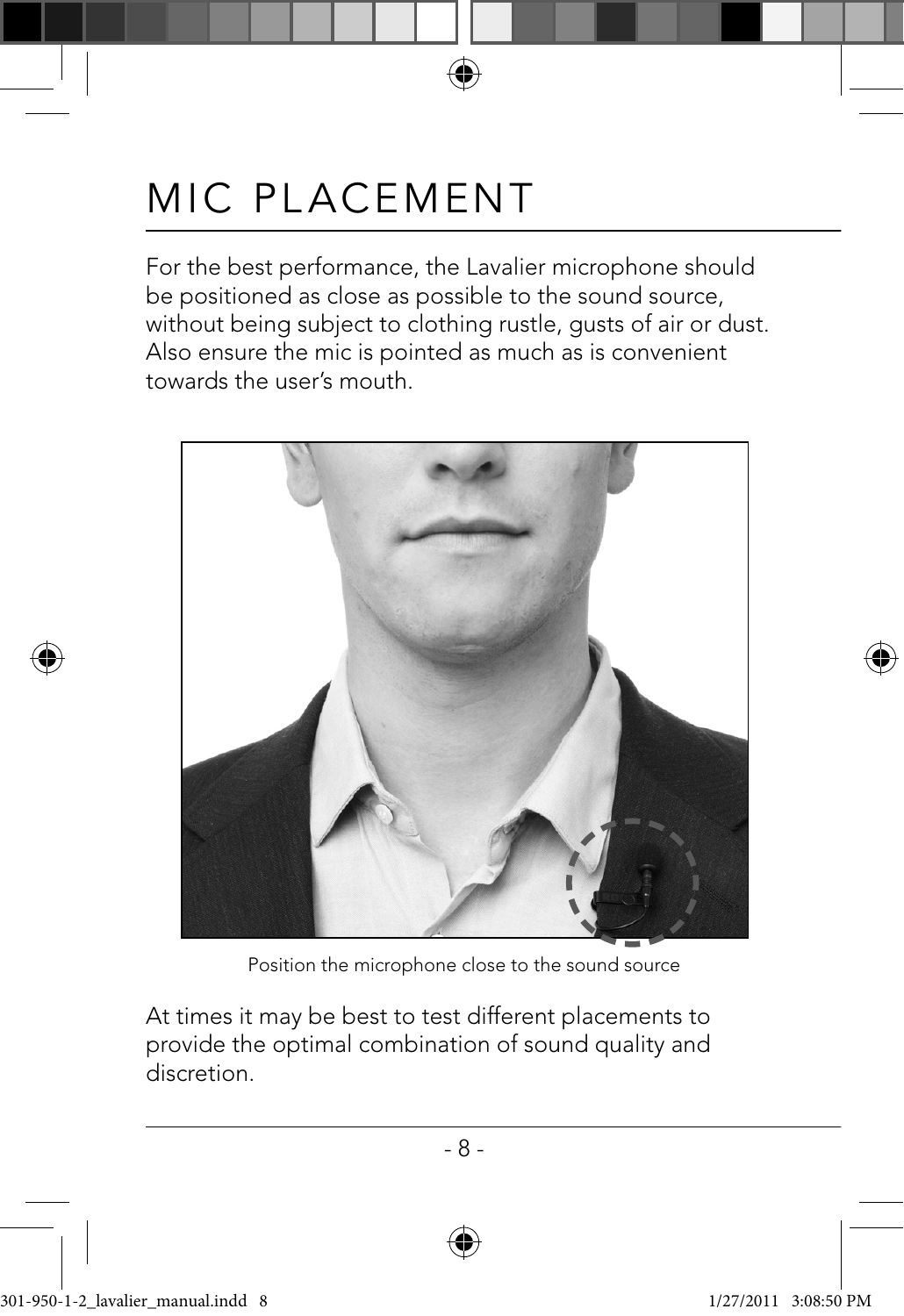## FITTING AND CABLING

To fit your Lavalier onto clothing and connect to your wireless system, first securely fasten one end of your MiCon™ cable to the Lavalier. The RØDE spanner can assist you in this assembly.



Screw the microphone to your MiCon™ Cable

Next, mount the Lavalier into the provided lapel clip. Hold the clip between two fingers, with one finger pressing down on the end of the wire loop. This will create enough leeway to insert your Lavalier through the wire.



Press open the wire loop on the lapel clip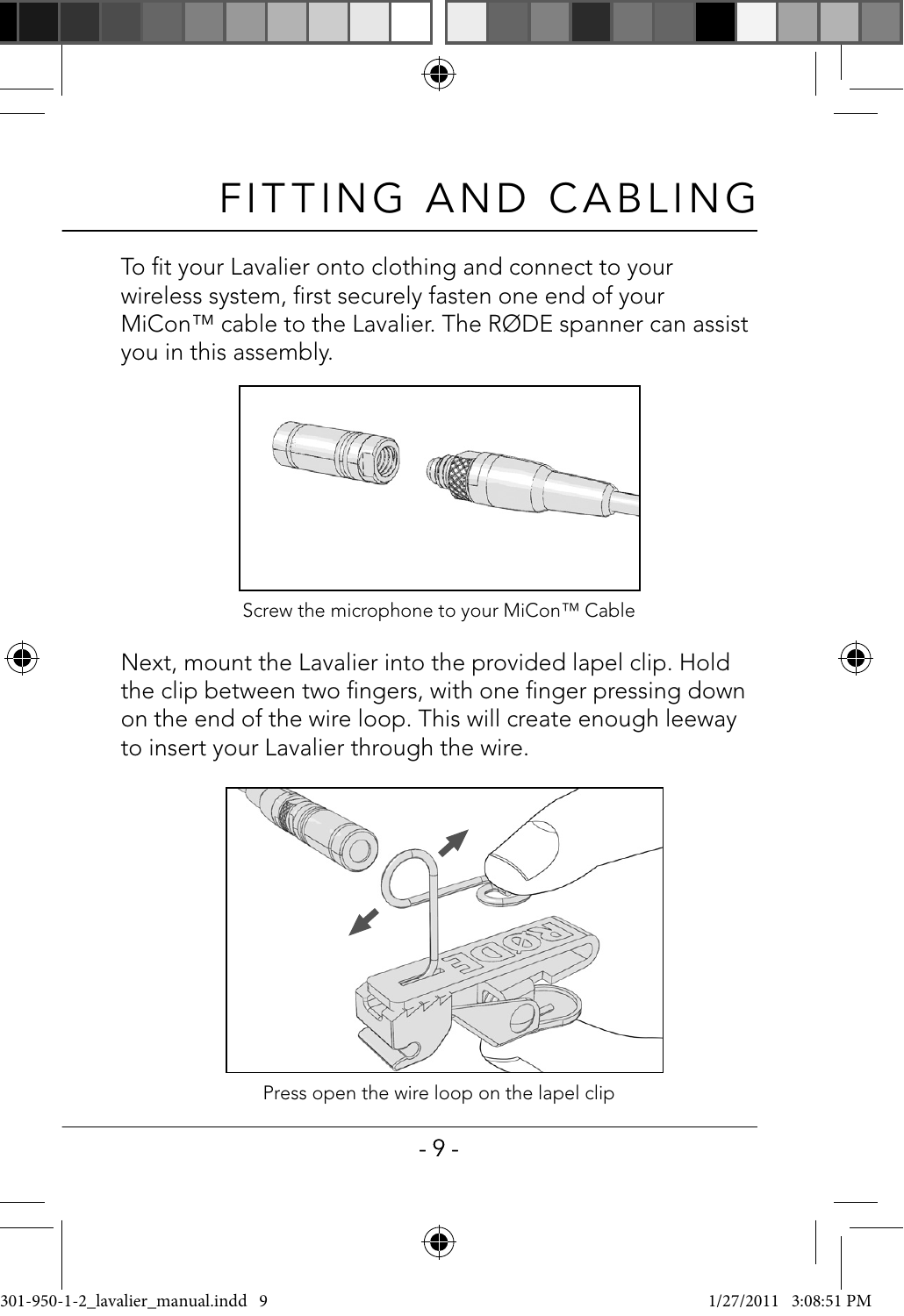## FITTING AND CABLING

Rest the mic in the loop so that the wire encircles one of the grooves on the mic's body. Once you ease off your grip on the wire, the microphone will be held securely in place.



Rest the microphone in the wire loop and release wire

To prevent tangling, clip the cable into the groove on the lapel clip. Then the clip is ready to be attached to an appropriate part of the user's clothing.



Clip the cable into the groove in your lapel clip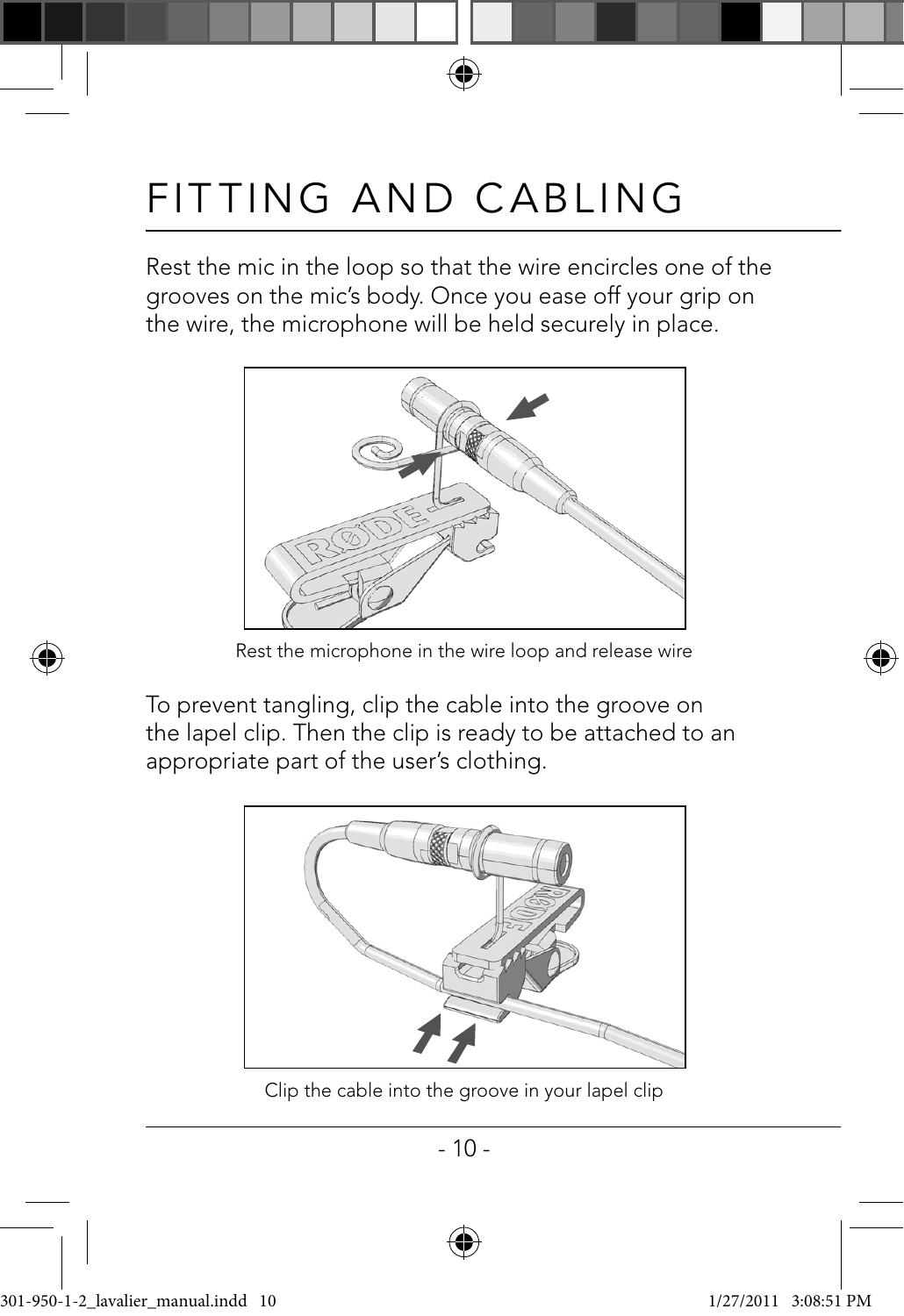To connect your Lavalier to your wireless system, securely fasten the corresponding adaptor to the other end of your MiCon™ cable. The RØDE spanner can assist you in this assembly.



RØDE MiCon™ cable and adaptor

The Lavalier's connections have been designed using the RØDE MiCon™ connector system, which provides seamless integration with a wide range of wireless systems, while maintaining the mic's discreet appearance. (MiCon™ adaptors sold separately – see rodemic.com/lavalier for a full list of compatibility.)

Plug the adaptor into your wireless system and you're ready to go.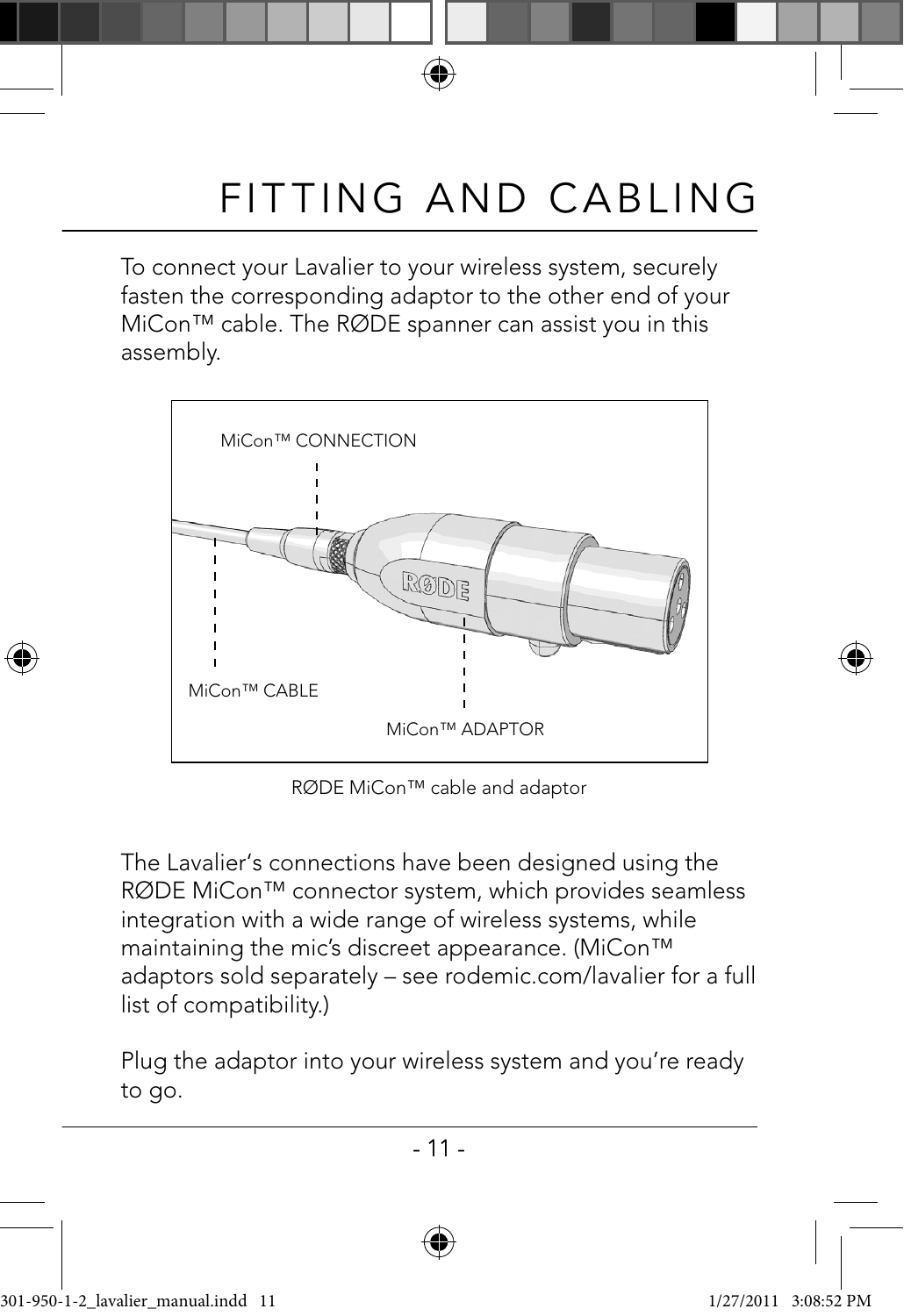# INCLUDED ACCESSORIES

### WATER RESISTANT POP FILTER

The pop filter is an optional attachment to your Lavalier which reduces plosives (gusts of wind noise caused by hard sounds such as 'p' or 't').

It is also strongly recommended you use your pop filter to protect the Lavalier in any extreme environments which are overly dusty or moist, to prevent damage to the mic.

To correctly fit your pop filter, slide the filter over the Lavalier until it reaches the first groove. Pushing the filter any further down will result in decreased protection of the capsule.



Lavalier with pop filter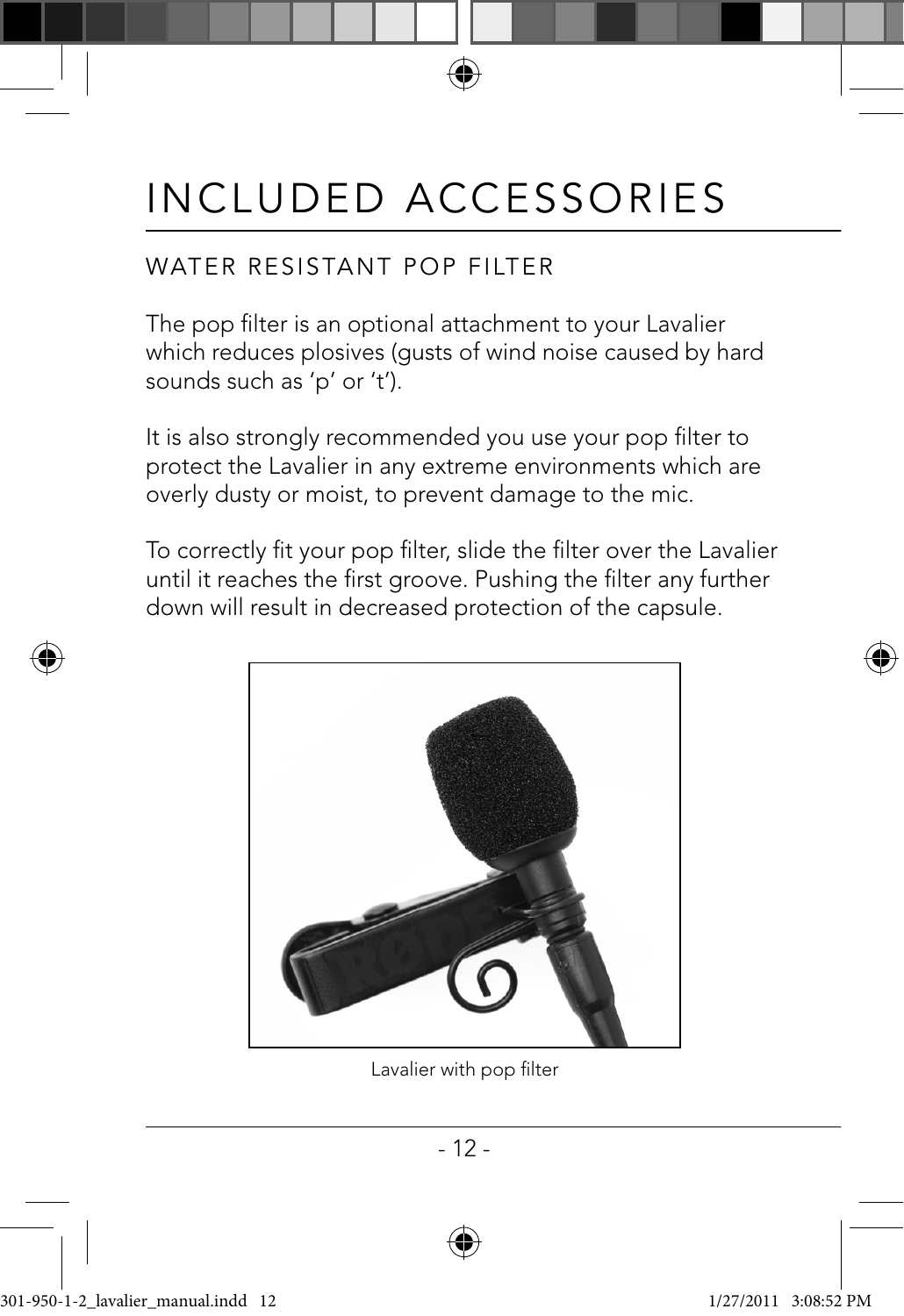## INCLUDED ACCESSORIES

#### MINI-FURRY

For increased wind protection, a mini-furry windshield is provided with the Lavalier. The windshield is ideal for situations such as outdoor performances, where wind noise may distort the audio quality of the mic.

To fit, simply slide the mini-furry straight over the Lavalier until it reaches the first groove. Ensure the fur is fluffed up in all directions for maximum effectiveness.



Lavalier with mini-furry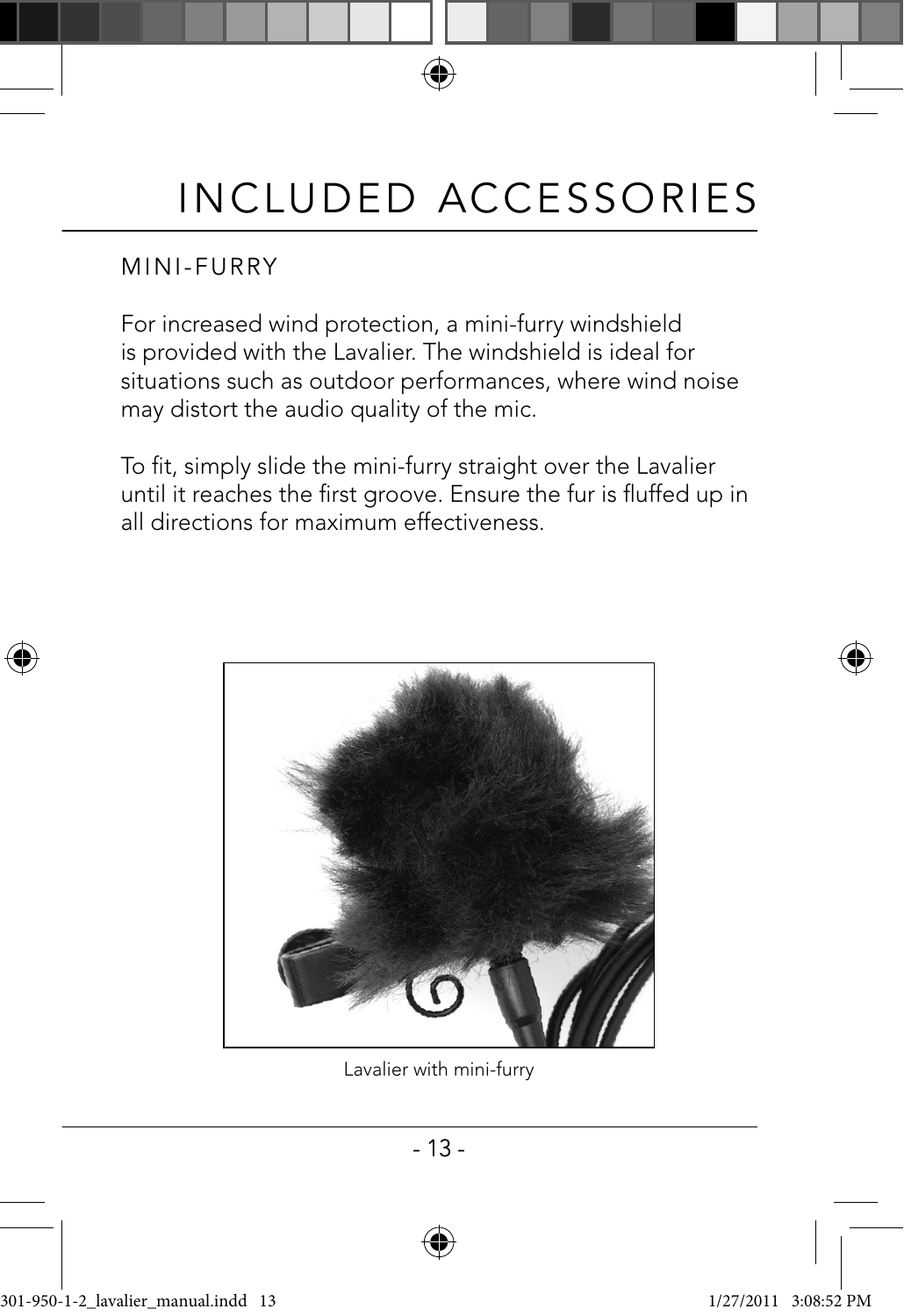## STORAGE & CARE

When not in use, always keep your Lavalier in the storage case provided. Close and snap the storage case for complete protection.

Inside the case, you will find a sachet of moisture absorbent crystals. Please retain these crystals and store with the Lavalier to keep the microphone in ideal condition.

Eventually this pack of crystals will need to be dried. This is indicated by the crystals turning pink in colour. They can easily be re-used by placing them in an oven at 100-150 degrees Celsius for approximately ten minutes. The crystals will operate effectively again once they have turned blue.

In some cases, such as when there are multiple users of the Lavalier, you may wish to sanitise the microphone and cable.

To do this, use the provided Sanitary Cleansing Wipes to wipe down the Lavalier surface. You may wish to detach the microphone from the lapel clip and cable for easier access.

Please be mindful when cleaning the Lavalier not to let any dust or moisture into the microphone capsule.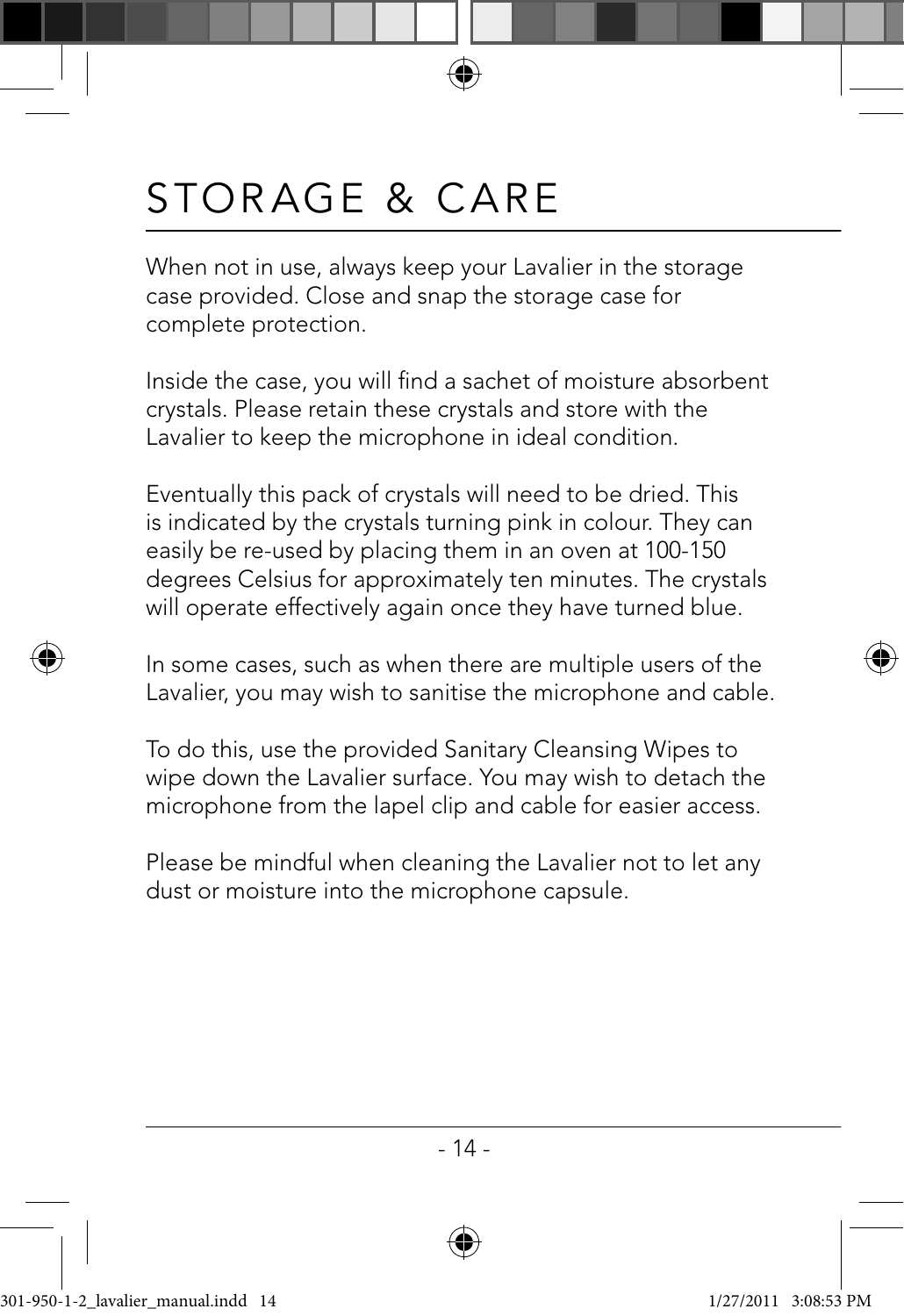If you experience any problem, or have questions regarding your microphone, first contact the dealer who sold it to you. We have an extensive dealer network to assist you.

If you have difficulty getting the advice or assistance you require from the dealer, do not hesitate to contact us directly via the details below.



#### INTERNATIONAL

107 Carnarvon Street Silverwater NSW 2128 Australia Ph: +61 2 9648 5855 Fax: +61 2 9648 2455

#### USA

P.O. Box 4189 Santa Barbara, CA 93140-4189 Ph: 805 566 7777 Fax: 805 566 0071

### TECHNICAL SUPPORT

For information and technical support please visit www.rodemic.com/support